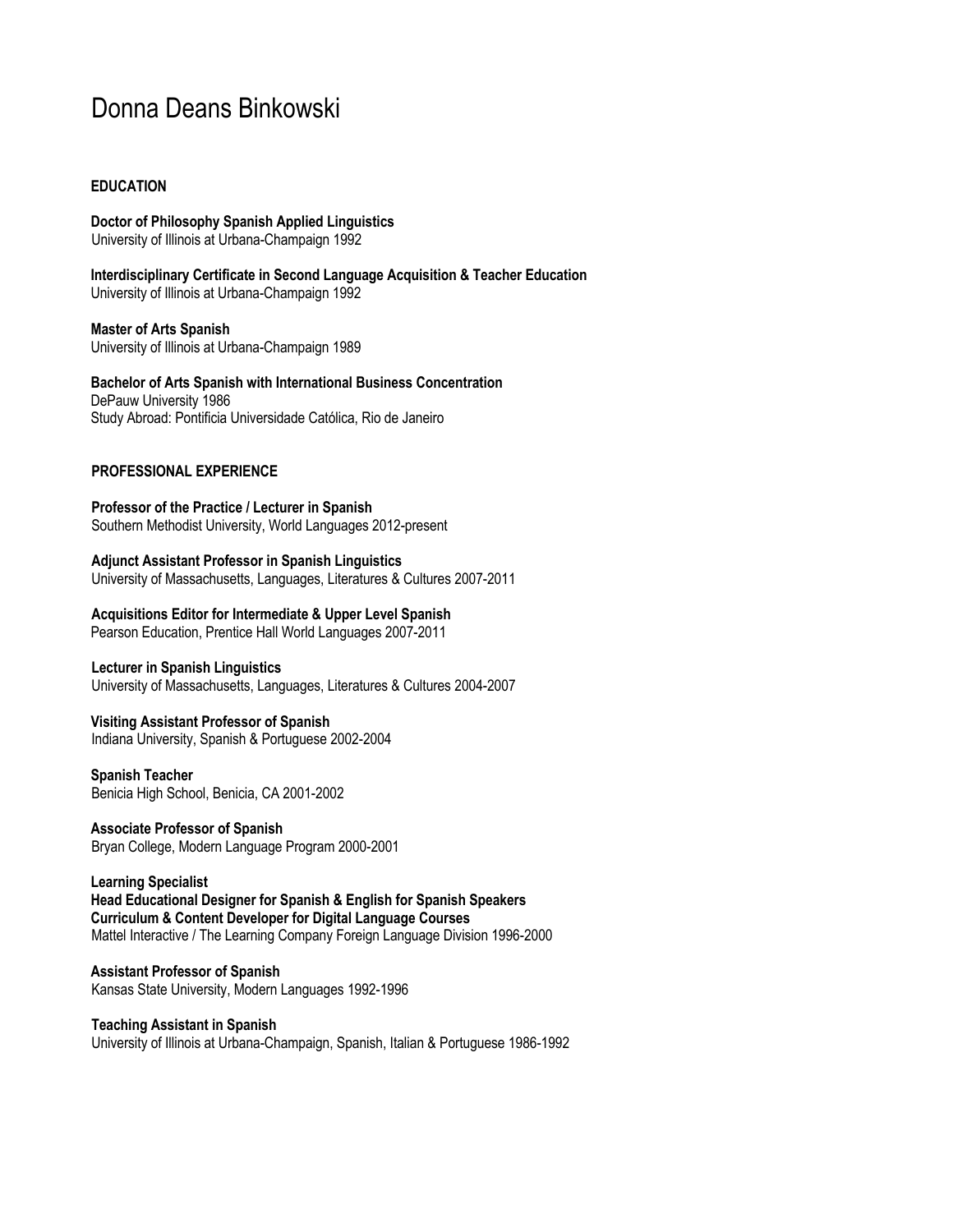#### **RESEARCH**

- Binkowski, D., Adoboe, S**.** *The High Beginners' Course: Solution to Misplaced Students***.** American Council on the Teaching of Foreign Languages, 2014.
- Lee, J.F., Binkowski, D (2005) *The Effects of Input Frequency, Temporal Indicators, and Pre-Reading Questions on L2 Reading Comprehension.* **Southern Journal of Linguistics**, 26.2, 7-29.
- Binkowski, D., Lee, J. F., *Preconceived Temporal Frameworks and Incidental Processing in L2 Reading.* Southeast Conference on Linguistics, 2003.
- Binkowski, D. (1996). *Student Attitudes and Motivation in Beginning Spanish*. **The Minnesota Language Review**. XXV, No. 4, Summer, 1996.
- Lee, J.F., Binkowski, D., Binkowski, A. (1995) *Issues and Perspectives on When TAs Supervise TAs*. D.P. Benseler (Ed.). **The Dynamics of Language Program Direction**. Boston: Heinle & Heinle.
- Binkowski, D., Malley, S.B. *An Examination of the Relationship Between Attitude and Motivation and Success in Language Learning.* American Association of Teachers of Spanish and Portuguese, 1993.
- Binkowski, D. A*ttentional Focus and L2 Sentence Processing*. American Association for Applied Linguistics, 1993.
- Binkowski, D. *The Competition Model and L2 Sentence Processing*. Second Language Research Forum, 1993.
- Binkowski, D. *Why Are You Taking this Class Anyway? An Investigation of Student Attitudes and Motivations in Language Learning.* Second Language Acquisition /Foreign Language Learning Conference, 1992.
- Binkowski, D. *Learner Interpretation of Direct Objects in non-SVO Sentences: Further Support for a Word Order Strategy Hypothesis*. American Association of Teachers of Spanish and Portuguese, 1990.

#### **INSTRUCTIONAL PUBLICATIONS**

- Andujar, J., Dixon, R., Binkowski, D. (2015) **Everyday Spanish: A Comprehensive Grammar Review.** 5th Ed. Prentice Hall.
- Binkowski, D. (2013) **Spanish Grammar Tutorials for** *My Spanish Lab*. Prentice Hall.
- Binkowski, D. (2012) **Instructor's Resource Manual for** *Gente: Nivel intermedio*. Prentice Hall.
- Binkowski, D. (2007) **Spanish and English Grammar Tutorials for** *My Spanish Lab*. Prentice Hall.
- Lee, J., Chandler, P., Binkowski, D. (2005) *¿Qué te parece esta lectura? Literary Reader***.** McGraw-Hill.
- Lee, J., Young, D., McGuire, S., Binkowski, D. (2005) **Manual que acompaña** *¿Qué te parece? Intermediate Spanish*, 3rd Edition. McGraw-Hill.
- Lee, J., Young, D., McGuire, S., Binkowski, D. (2005) **Online Workbook/Lab Manual to accompany** *¿Qué te parece? Intermediate Spanish*, 3rd Edition. McGraw-Hill.
- Lee, J., Young, D., McGuire, S., Binkowski, D. (2005) **Adopters' Audio CD Program to accompany** *¿Qué te parece? Intermediate Spanish*, 3rd Edition. McGraw-Hill.
- Lee, J., Binkowski, D. (2005) **Intructor's CDRom Program to Accompany** *¿Qué te parece? Intermediate Spanish*, 3rd Edition. McGraw-Hill.
- VanPatten, B., Glass, W.R., Binkowski, D., Lee, J., Ballman, T. (2004) **Manual que acompaña** *¿Sabías que...? Beginning Spanish***,** 4th Ed. McGraw-Hill.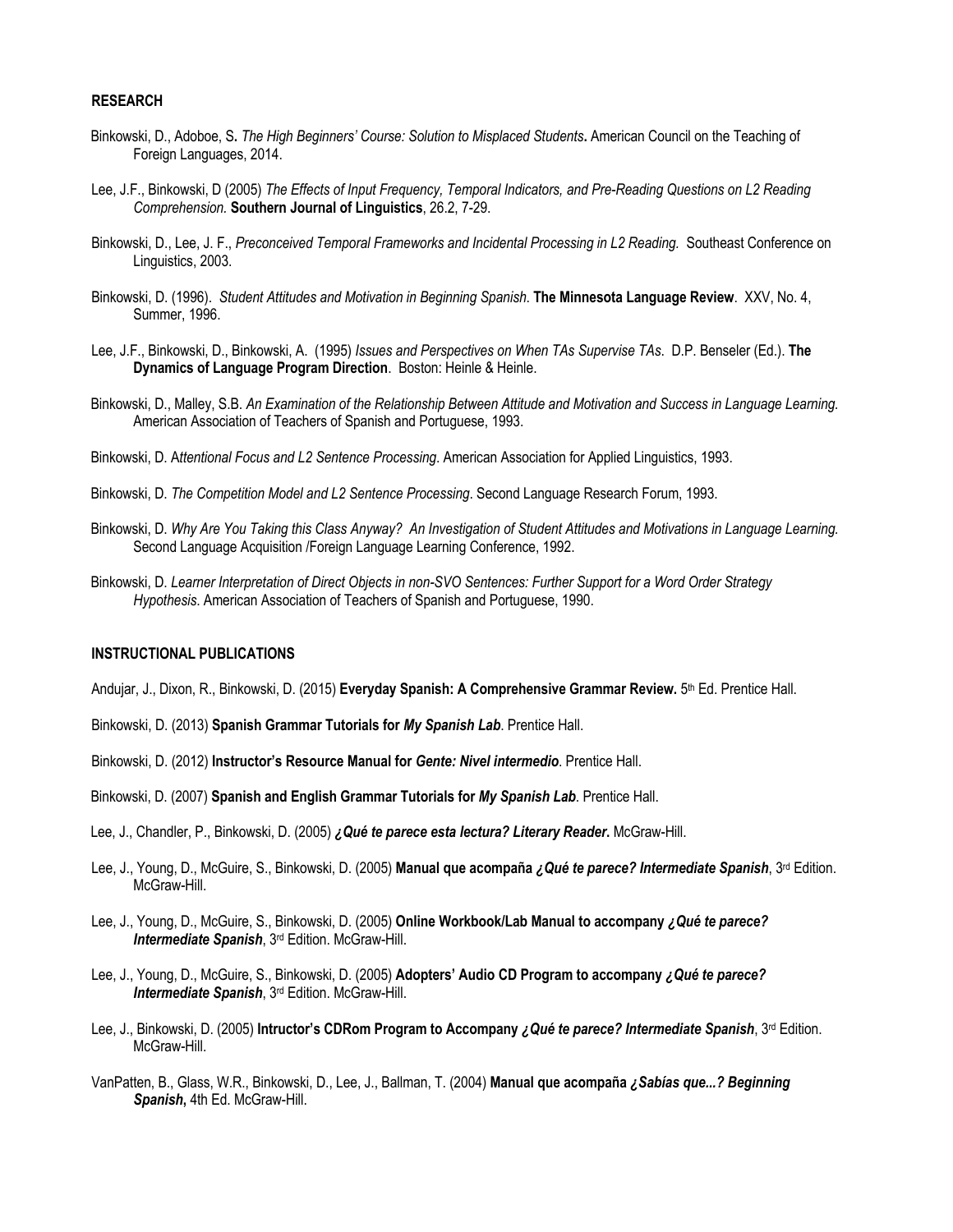- VanPatten, B., Glass, W.R., Binkowski, D., Lee, J., Ballman, T. (2002) **Workbook/Lab Manual to accompany** *Vistazos: Un Curso breve.* McGraw-Hill.
- VanPatten, B., Glass, W.R., Binkowski, D. (2000) **Manual que acompaña** *¿Sabías que...? Beginning Spanish***.** 3rd Ed. McGraw-Hill.
- Binkowski, D., Riefkohl, J. (1999) **Learn to Speak Spanish.** CD-ROM. 8th Edition. Cambridge, MA: TLC Properties.
- Binkowski, D., Riefkohl, J. (1999) **Quickstudy Spanish.** CD-ROM. Cambridge, MA: TLC Properties.
- Binkowski, D., Riefkohl, J. (1998) **Learn to Speak English.** CD-ROM. 7th Edition. Cambridge, MA: TLC Properties.
- Binkowski, D., Riefkohl, J. (1998) **Hablemos inglés: English for Native Spanish Speakers.** CD-ROM. 7th Edition. Cambridge, MA: TLC Properties.
- Binkowski, D., Riefkohl, J. (1998) **Learn to Speak Spanish.** CD-ROM. 7th Edition. Cambridge, MA: TLC Properties.

Binkowski, D., Riefkohl, J. (1997) **Spanish for Everyone.** CD-ROM. Cambridge, MA: TLC Properties.

- Binkowski, D., Riefkohl, J. (1997) **Dígalo en inglés.** CD-ROM. Cambridge, MA: TLC Properties.
- Binkowski, D., Riefkohl, J. (1997) **Berlitz Spanish.** CD-ROM. Cambridge, MA: TLC Properties and Berlitz Publishing Co.
- Binkowski, D., Riefkohl, J. (1996) **Travel Talk Spanish: Conversation Basics.** CD-ROM. Cambridge, MA: Softkey Multimedia.
- VanPatten, B., Glass, W.R., Binkowski, D. (1996) **Manual que acompaña** *¿Sabías que...? Beginning Spanish***.** 2nd Ed. McGraw-Hill.
- VanPatten, B., Glass, W.R., Binkowski, D. (1992) **Manual que acompaña** *¿Sabías que...? Beginning Spanish***.** McGraw-Hill.

#### **INSTRUCTIONAL PRESENTATIONS**

- Binkowski, D. (paper accepted) *Re-imagining First Year Culture to Stimulate Intercultural Proficiency.* American Association of Teachers of Spanish and Portuguese, 2020.
- Binkowski, D., Melgarejo, A. *Being There: Building Instructor Presence in the Online Classroom*. SMU World Languages and Literatures Research Symposium, 2017.
- Binkowski, D. *The State of Online Learning and Teaching in 2016.* SMU World Languages and Literatures Research Symposium, 2016.
- Binkowski, D. *University-mandated Outcomes Assessment and Curriculum Development in the Basic Language Program.* American Association of Teachers of Spanish and Portuguese, 2015.
- Binkowski, D. *Hybrid and Online Language Teaching*. SMU World Languages and Literatures Research Symposium, 2013.
- Binkowski, D., Malley, S.B. Workshop on *Developing and Using Attitude and Motivation Surveys in the Foreign Language Classroom*. American Association of Teachers of Spanish and Portuguese, 1993.
- Binkowski, D., Lee, J.F., Binkowski, A. *Three Perspectives on When TAs Supervise TAs*. American Council on the Teaching of Foreign Languages, 1992.
- Binkowski, D., Glass, W.R. Workshop on *Listening Activities for the Second Language Learner.* American Association of Teachers of Spanish and Portuguese, 1992.
- Binkowski, D. *Reflections on the Positive Aspects of Peer Supervision*. National Conference on the Training and Employment of Graduate Teaching Assistants, 1991.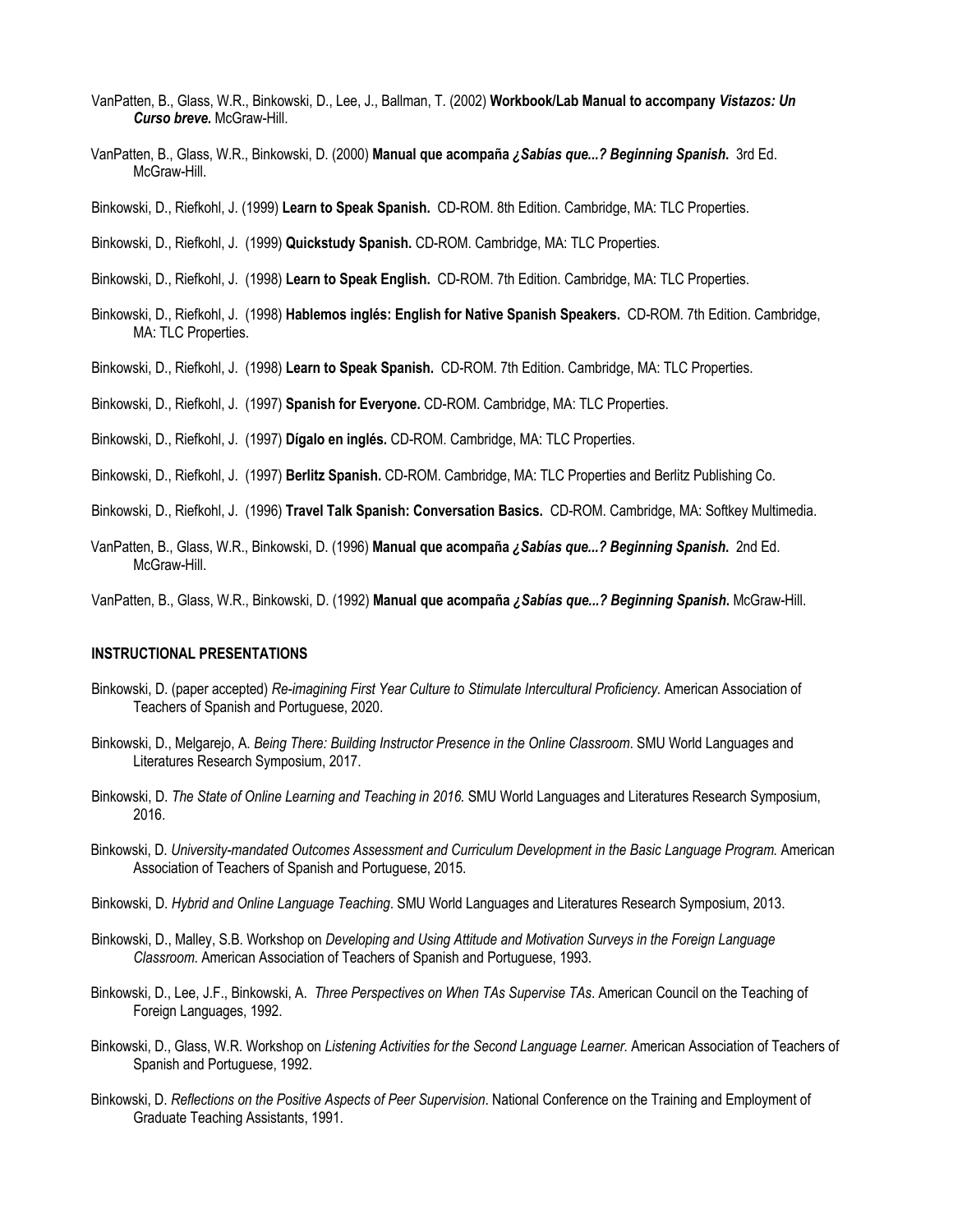## **SERVICE**

# **Coordination & Advising**

*Southern Methodist University* Faculty Advisor First Generation Student Group 2020-present Academic Center for Excellence Tutor 2019-present First Generation Students Advisory Board Member 2019-present Language Program Director for World Languages 2012-2018 Coordinator of Departmental Course Outcomes Assessment 2012-2018 World Languages Advisor 2014-2015

*University of Massachusetts* Acting Director of Spanish Language Program 2006-2007 Director of Oviedo Program 2006-2007 Director of Secondary Teacher Education 2004-2007 Supervisor of Secondary Teacher Education for Spanish 2004-2007

*Indiana University* Coordinator of Technology-Enhanced Sections 2002-2004

*Bryan College* Modern Language Program Head and Advisor 2000-2001 Supervisor of Language Laboratory 2000-2001

*Kansas State University* Language Program Director for Spanish 1992-1996 Director of Training & Supervision of TA's & Instructors for Modern Languages 1992-1996 Faculty Advisor International Community Service Program 1993-1996 Faculty Advisor Crew Team 1992-1996

*University of Illinois at Urbana-Champaign* Assistant Director of Basic Language Instruction 1990-1992 Course Supervisor 1988-1991

# **Committee Work**

*Southern Methodist University* Member Planning Committee, 28th Spanish in the U.S. Conference 2020-present Member Pedagogy Committee 2018-present Member Committee on Academic Petitions 2016-2018 Chair of Pedagogy Committee 2014-2018 Member World Languages Executive Committee 2014-2018 Provost's Workshop, Recalibration of TOEFL Standards, Summer 2017 Chair of Online & Applied Language Course Development Committee 2016 Member Taskforce to Revise Language Program 2015 Member Cultural Literacy Committee 2015 Search Committees, WL Advisor and Chinese Lecturer 2014 Member Provost's Committee on Virtual Teaching Consortium 2013

*Benicia High School* Member Committee to Revise Curriculum to Reflect National Standards 2001-2002 Member Committee to Design & Fund Language Laboratory 2001-2002

*Bryan College* Chair of Development for Spanish Major and Minor 2000-2001